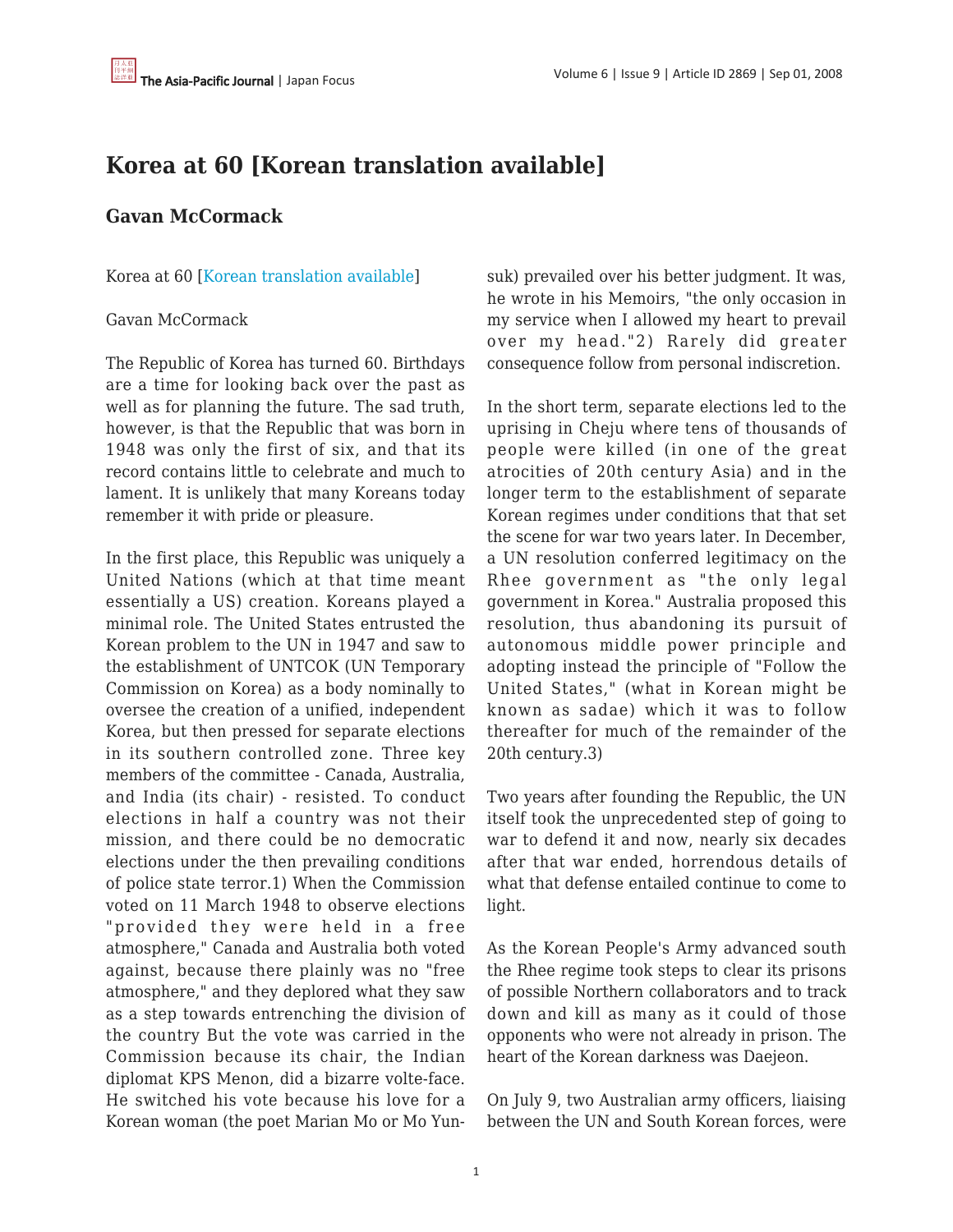on the road from Taejon to Konju when they saw a convoy of trucks loaded with prisoners going south. One of them, Colonel Stewart Peach, recalled in a 1982 interview with this author: "Before my very eyes I saw at least two or three killed, their heads broken like eggs with the butts of rifles."4) Later, in Konju, he was told that prisoners were being shot. A contemporary photograph in the London Picture Post shows a truckload of such prisoners, described as "South Korean suspected traitors," on the banks of the Kum River "on their way to execution," adding that the matter was under investigation by the UN.5) Days later, on 13 July, the North Korean forces crossed the Kum River, and on 20 July captured Daejeon. With them came the British journalist (correspondent for the communist Daily Worker) Alan Winnington. Winnington saw mass graves at a village called "Rangwul" near Daejeon, and from discussions with villagers, he too concluded that a major massacre had occurred, with approximately 7,000 prisoners from the jails of Daejeon and nearby summarily executed and buried in mass graves dug by locally press-ganged peasants.6) Around the same time that Winnington's report was published in London, the North Korean Choson Inminbo reported the massacre, giving the figure of 7,000 victims.7) The US military attache also reported it to Washington, making clear that South Korean forces were responsible and that the orders to execute the prisoners had come from "the highest authority" (which could only mean President Syngman Rhee).

No investigation was conducted. Instead, somebody (presumably in Washington) decided to turn this into a Northern massacre, the characteristic, single atrocity of the entire war, one worthy (as the US Army described it) "of being recorded in the annals of history along with the Rape of Nanking, the Warsaw Ghetto."8) As that version of events was published around the world in October 1953,9) the Daejeon Massacre became the centrepiece of the case that North Korea was exceptionally brutal, an impression that remains alive today and accounts in part for the designation "Axis of Evil."

It was 1992, more than 40 years after the events occurred, before the South Korean monthly Mal began to tell the true story,10) and it took another 16 years before the South Korean government's semi-official Truth and Reconciliation Commission (established in 2005) began to publish its findings. According to the TRC, during the first months of the Korean War, Year Three of the Republic, at least 100,000 citizens were slaughtered by forces set up and controlled by that very republic.11) Daejeon was only the worst of a litany of horrors. Mass murder took place the length and breadth of the country, countless bodies being dumped in shallow graves or abandoned mines or into the sea. The TRC is also investigating hundreds of cases in which the US military is directly accused of indiscriminate bombing, strafing, or napalming of "people in white" (ie, Korean civilians) mostly from the air.

Revelations about these horrors have flowed steadily during 2008. Yet they have met little response: no comment from senior political leaders of the Republic itself, or the United States, or the United Nations, nor (so far as I am aware) has there been a single newspaper editorial or significant "opinion" essay in Korea itself. Coverage outside Korea has been patchy. The story as painstakingly told by Associated Press has been carried by some US newspapers and by the BBC, but rarely with a focus on the American and UN responsibility.12) While we unequivocally denounce atrocities in Serbia or in Darfur, and human rights denials in Tibet or in Georgia, or for that matter North Korea, those for which we ourselves bear responsibility seem too painful to contemplate.

Two grim reflections therefore cast their pall over the birthday celebrations: first, that the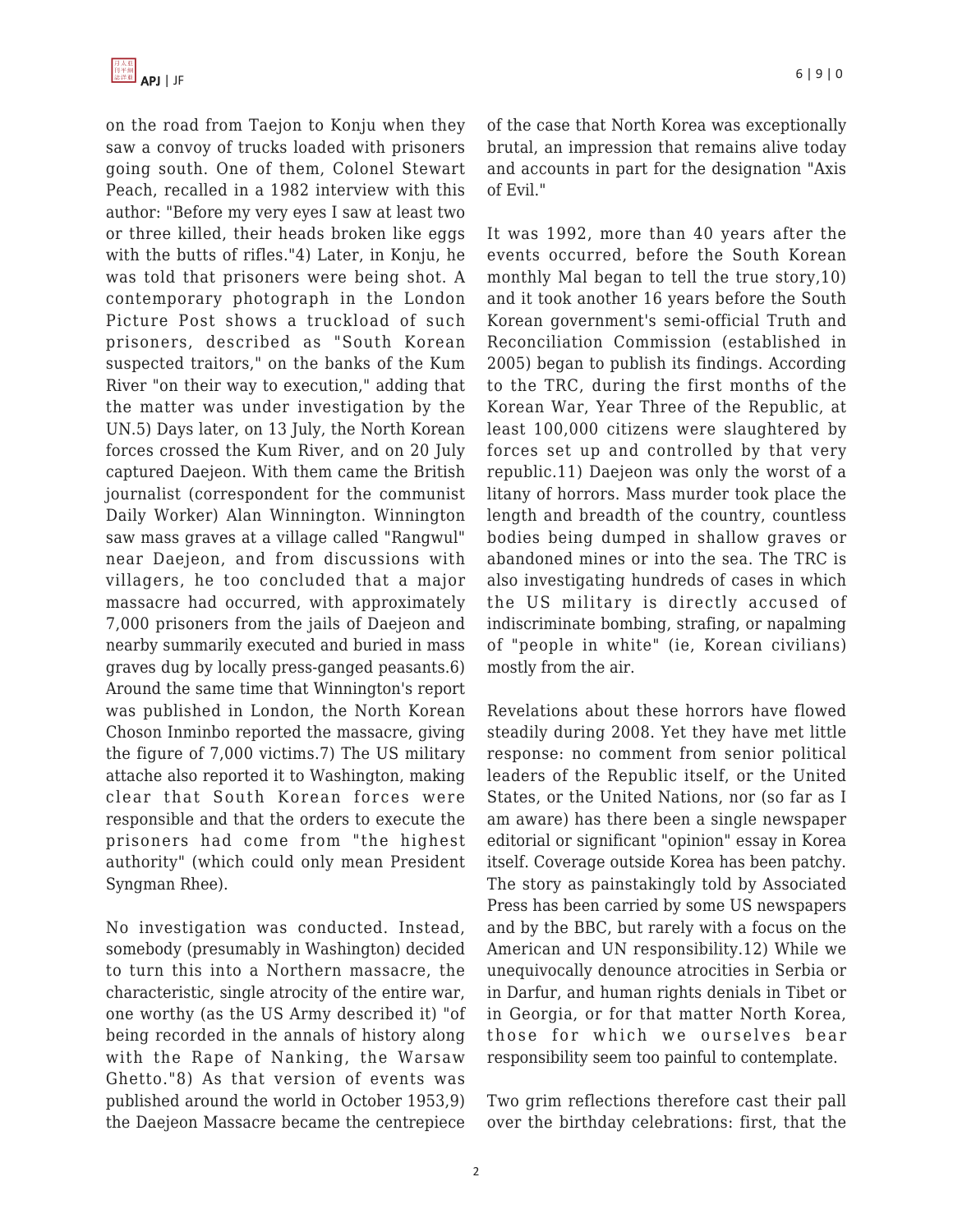

South Korean state was a US creation, imposed on the United Nations and on the Korean people, whose raison d'etre was neither nationalism nor democracy but simply anticommunism, and, second, that the first president of the republic was guilty of war crimes far exceeding those of which the Bosnian Serb leader Radovan Karazic is accused today. That responsibility is shared by General Macarthur, President Truman, UN Secretary-General Trygve Lie, and by the governments and citizens of all those countries that knew, or should have known, but turned a blind eye to the way the war of 1950-53 was fought in our names.

Gavan McCormack is a coordinator of Japan Focus and author of [Client State: Japan in the](http://www.amazon.com/Client-State-Japan-American-Embrace/dp/184467133X) [American Embrace](http://www.amazon.com/Client-State-Japan-American-Embrace/dp/184467133X) (New York, Verso, 2007, with Japanese, Chinese and Korean editions in press). He wrote this article for the Korean vernacular newspaper, Kyunghyang sinmun. Posted at Kyunghyang sinmun and at Japan Focus on September 2, 2008.

## **Notes**

[1] The Australian delegate on UNTCOK referred to the torture and murder of political opponents as "accepted and commonplace." See my Cold War Hot War: An Australian Perspective on the Korean War, Sydney,, Hale and Iremonger, 1983, resumed in subsequent books, including Target North Korea: Pushing North Korea to the Brink of Nuclear Catastrophe, New York, Nation Books, 2004 (Korean edition from Icarus Media, Seoul, 2007).

[2] K.P.S. Menon, Many Worlds Revisited: An Autobiography, Bombay 1981, p. 259. Menon's waxed poetic and nostalgic in his memoirs, describing the accord he felt with Mo on "such elemental things as the sun and moon and stars, love and grief and joy." Mo pinned all her hopes on him and wrote poems to him as "saviour of Korea." He did not disappoint her.

[3] J.W. Burton, The Alternative, Sydney, 1954, p. 90. (Burton, Secretary of the Australian Department of Foreign Affairs between 1947 and June 1950, was the first to describe Australia's foreign policy shift in these terms.)

[4] Interview with this author, Sydney, 14 August 1982.

[5] Stephen Simmons (journalist) and Haywood Magee (photographer), "War in Korea," Picture Post, vo.l 48, No. 5, July 1950, p. 17. (The caption describes the incident as a matter "which has been investigated by a United Nations observer.")

[6] Alan Winnington, "U.S. Belsen in Korea," The Daily Worker, 9 August 1950. (The British government gave serious consideration to trying Winnington for treason over this report.)

[7] Park Myung-lim, [Pak MyÅ $[n]$ ng-nim], Han'guk 1950: ChÅ∏njaeng-gwa P'yÅ∏nghwa (Korea 1950: War and Peace), Seoul, Nanam, 2002, p. 324 (According to Park, these orders were issued "at the highest levels" and were not limited by geographical area.).

[8] "Korean Historical Report," War Crimes Division, Judge Advocate Section, Korean Communications Zone, APO 234, Cumulative to 30 June 1953, Copy in Australian Archives, Victorian division, MP 729/8, Department of the Army, Classified Correspondence Files, 1945-1957, File 66/431/25.

[9] See, for example, Daily Telegraphi<sup>1/4</sup> Sydney), 30 October 1953.

[10] No Ka-Won, "Taejon hyongmuso sachon sanbaek myong haksal sakon" (The massacre of 4,300 men from the Taejon prison), Mal, February 1992, pp. 122-31.

[11] Truth and Reconciliation Commission,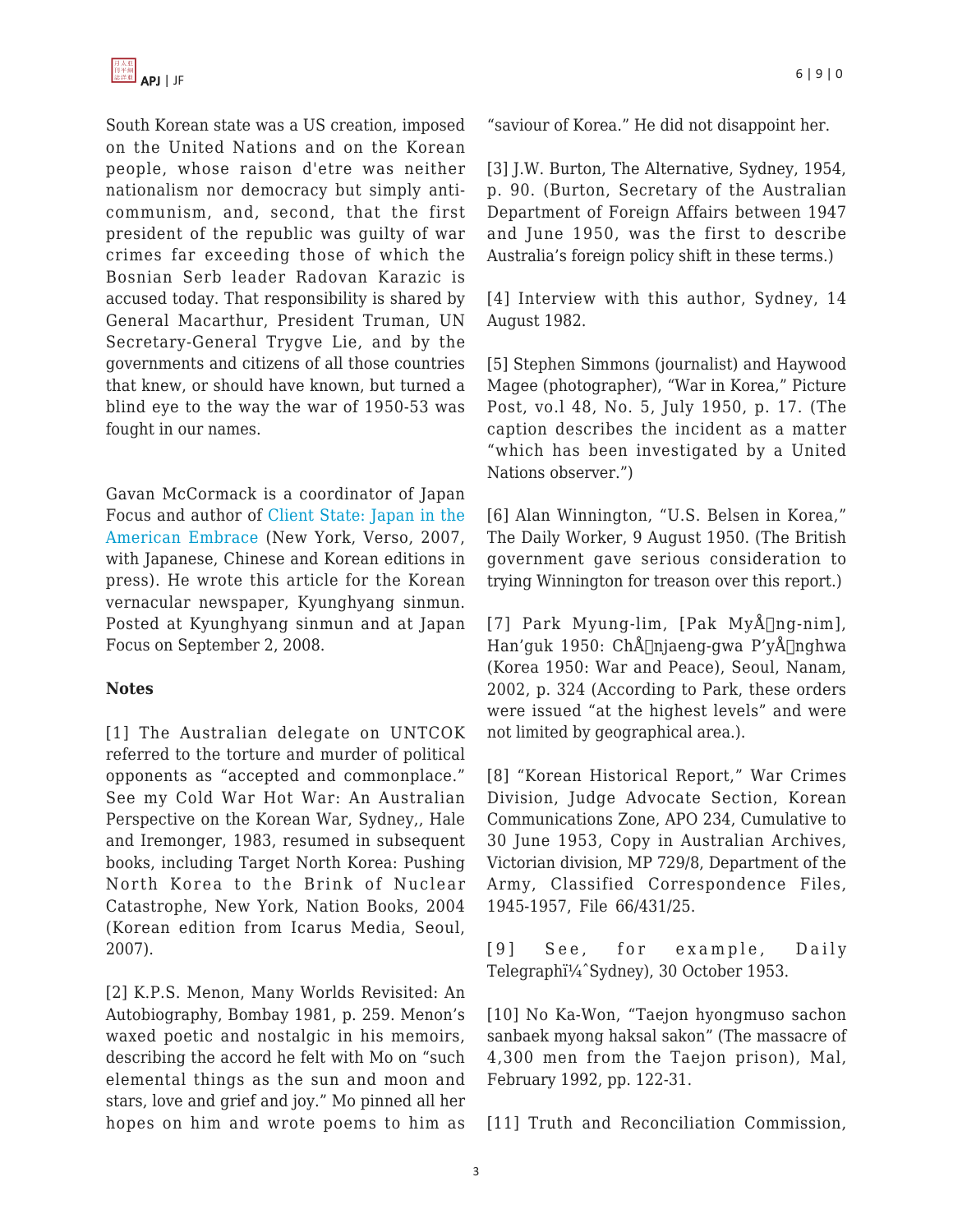Republic of Korea, "[Alleged communists](http://observers.france24.com/en/content/20080613-south-korea-massacre-US-army-photos) [massacred under the eyes of American](http://observers.france24.com/en/content/20080613-south-korea-massacre-US-army-photos) [soldiers](http://observers.france24.com/en/content/20080613-south-korea-massacre-US-army-photos)," Seoul, 16 June 2008, (with photographs released on 5 May 2008 by US National Archives and records Administration).

The Associated Press has made great efforts to investigate and publish this story. See especially Charles Hanley, ["Fear, secrecy kept](http://www.foxnews.com/wires/2008May18/0,4670,KoreaMassExecutionsCoveredUp,00.html) [1950 Korea mass killings hidden](http://www.foxnews.com/wires/2008May18/0,4670,KoreaMassExecutionsCoveredUp,00.html)," May 18, 2008, and Charles J Hanley and Jae-Soon Chang, "[Impact: Thousands killed by US's](http://www.vmvz.com/ap-impact-thousands-killed-by-uss-korean-ally/) [Korean ally](http://www.vmvz.com/ap-impact-thousands-killed-by-uss-korean-ally/)" Associated Press, 18 May 2008. See also the remarkable "Inter active" file, with its [video testimony](http://video.google.com/videoplay?docid=8602966109011000392) of one of those involved in the mass killings.

Gregory Henderson, then employed in the US embassy in Seoul and later prominent historian and author of a classic study of Korean politics (Korea: the Politics of the Vortex, Cambridge, Mass., Harvard UP, 1968, p. 167) also put the figure of "probably over 100,000" on those summarily executed at this time.

[12] Despite Australia's involvement in the events surrounding the establishment of the Republic and in the War itself, the findings of the Commission are yet (as of late August 2008) to be reported there.



Click on the cover to order.